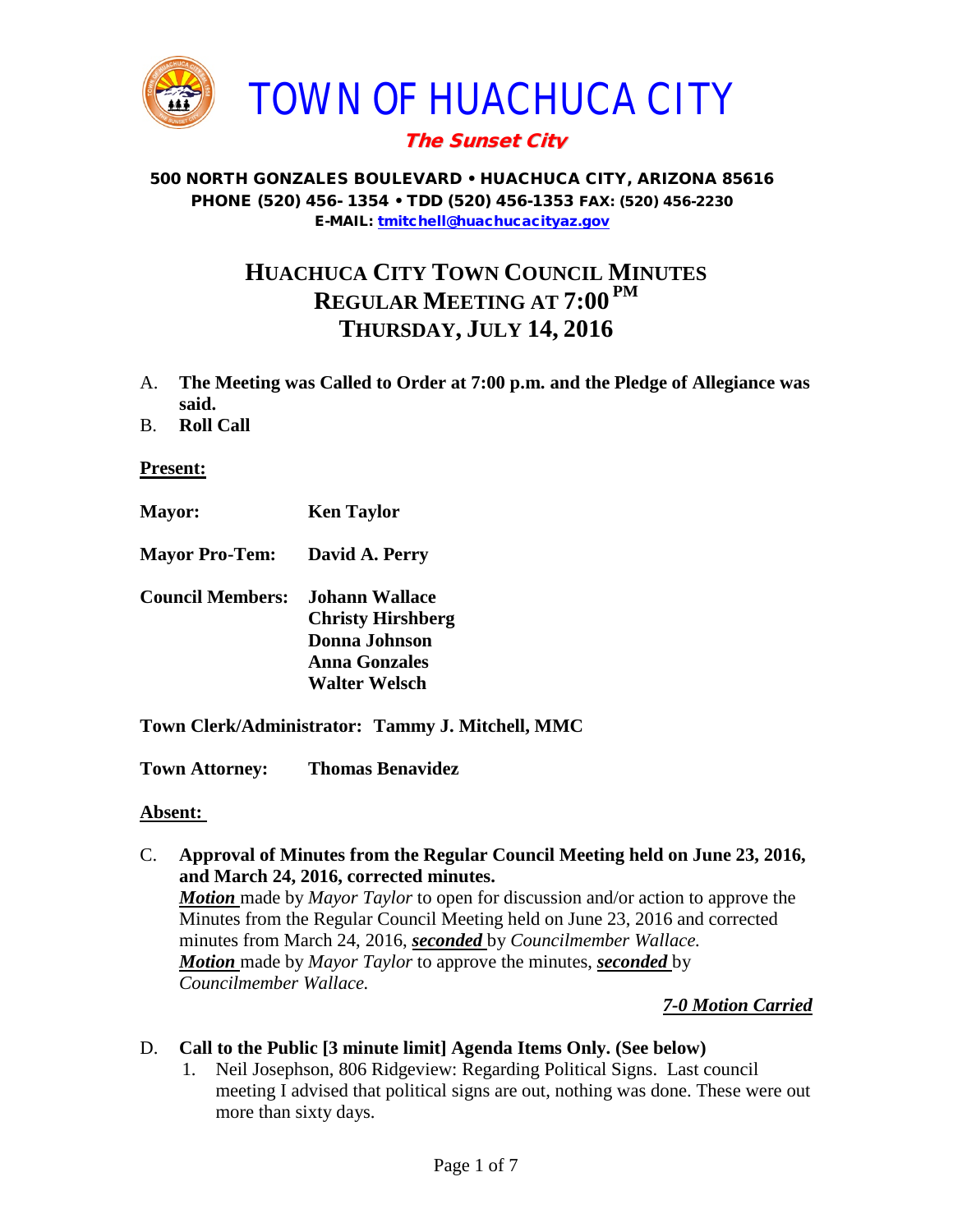## E. **Reports by Council Members and Officers:**

- 1. *Councilmember Welsch - Library/Senior Center***-** Councilmember Welsch reported that the Senior Center is still serving meals. The Library will be wrapping up their summer reading program will wrap us next Friday. The Children are excited to see who the top readers are. Councilmember Welsch commented that due to the slower patronage and problems in the evenings and asking to open earlier, the Library will be doing a 9AM to 5PM for a six month trial. Director Norris is also discussing with the Library about combining them so the school will have more access to Library options. Back to school event sign ups are available now at the Library.
- 2. *Councilmember Johann-Wallace-Planning and Zoning***-** Councilmember J Wallace reported that the P&Z had their meeting on July 6 with two items on the agenda. WLB will start working on the General Plan soon and the P&Z is revamping our sign code regulations.
- 3. *Council Member Hirshberg-Parks and Recreation***-**Council Member Hirshberg reported we had our Parks and Rec's Board meeting this week. That the  $4<sup>th</sup>$  of July celebration was a success; there were no major incidents during the event. The next event is the family game night held at the Community Center on July  $23<sup>rd</sup>$ . This event is open to all residents and starts at 6:30 pm. On Friday August  $5<sup>th</sup>$  will be the back to school ice cream event from 6:30 pm to 8:00 pm at the Senior Center. The Town wide yard sale sign up sheets are now available at the library. The yard sale event will be held on September  $17<sup>th</sup>$  with the library handing out addresses and map sheet. Also, the Grand Opening for the Meet and Greet House will be at 10:00 am on July 23, 2016.
- 4. *Councilmember Johnson - Public Safety-*Councilmember Johnson said that the police have received flowers from caring citizens for the death of the officers. Councilmember Johnson said to be careful out there. Chief Allmon said they are finishing up with the  $4<sup>th</sup>$  and started working on the city Christmas parade. Chief Allmon thanked the police department for all that they do.
- 5. *Mayor Pro Tem Perry - Public Works-* Councilmember Perry reported that in your packets you have the status of the sewer pond. This will go to Fort Huachuca and then to the aquifer. We still are working on some of the problems and Public Works is doing a great job on this project. Mayor Pro Tem Perry said after discussion with Clerk Mitchell that if they are cleaning up a house that they could use the landfill as long as they are citizens. Mayor Pro Tem Perry wanted to thank the council that came out to help serve food and staff that volunteered their time and also the volunteers from the Methodist Church. We ran out of food and soda. This was a great turnout from our citizens with more children than ever.
- 6. *Councilmember Gonzales - Finance-* Councilmember Gonzales thanked all the council for working hard on the budget and we have the tentative budget on the agenda tonight.
- 7. *Mayor Taylor -*May*or* Taylor thanked all those who showed up and helped volunteered for the  $4<sup>th</sup>$  of July.
- 8. *Tammy Mitchell - Town Clerk's/Administrator Report-* Clerk Mitchell has no report at this time.
- F. **Unfinished Business: Discussion and/or Action [Mayor Taylor]: Implementation and timeline for adopting new and increased sales [transaction privilege] taxes.**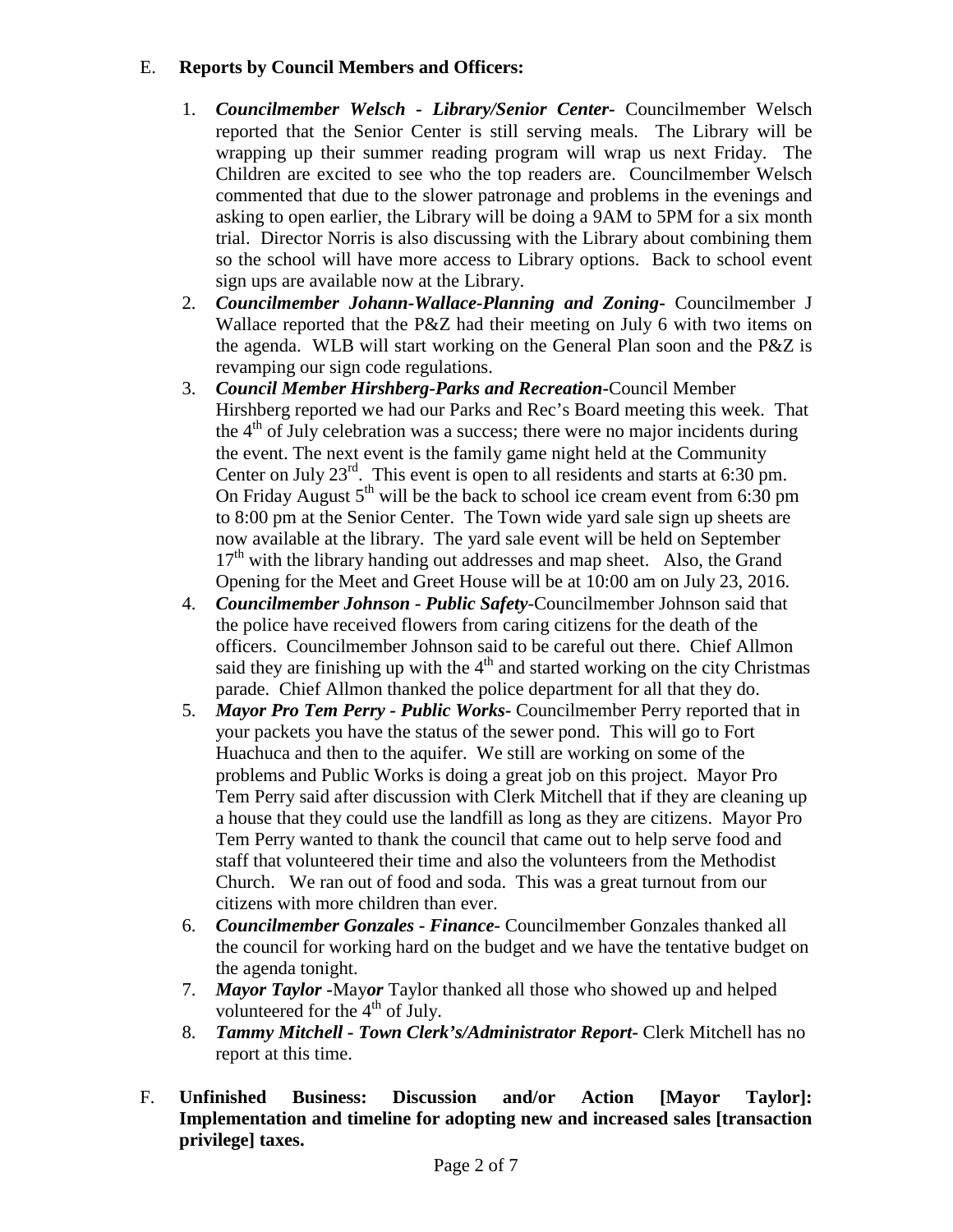*Motion* made by *Mayor Taylor* to open for discussion and/or action, *seconded* by *Councilmember Wallace.* 

Clerk Mitchell stated the TPT has changed and there is a link for that on our website. Also the liquor tax comes out of the luxury tax. We are continuing to find out what all taxes we collect, and are trying to get a break down. Attorney Benavidez said he thinks the state regulates all of these taxes. Mayor Taylor said for instance is there a tax that we don't have that we could have. Councilmember Welsch asked who is responsible if someone is not paying taxes. Attorney Benavidez said the state and county have IGA with municipalities and they collect your tax and would be responsible for the taxes.

*Motion* made by *Mayor Taylor* to continue this on the next agenda, *seconded* by *J*. *Wallace.*

*7-0 Motion Carried*

#### G. **New Business:**

1. **Discussion and/or Action [Mayor Taylor]: Recognizing William and Abigail Hart for their dedication and perseverance in raising money for the Huachuca City Animal Shelter.** 

*Motion* made by *Mayor Taylor* to open for discussion and/or action, *seconded* by *Councilmember Hirshberg.* Mayor Taylor read the certificate and is very proud of these two children who took it upon themselves to collect donations for the Animal Shelter.

2. **Discussion and/or Action [Mayor Taylor]: Approval of the Tentative Budget for fiscal years 2016/17. Discussion and action may include all Town anticipated revenues and expenses.**

*Motion* made by *Mayor Taylor* to open for discussion and/or action, *seconded* by *Councilmember Gonzales.*

*Motion* made by *Mayor Taylor* to approve the Tentative Budget for fiscal years 2016-17, *seconded* by *Councilmember Gonzales.*

*Councilmember Hirshberg: Approved*

*Councilmember Welsch – Approved*

*Councilmember Gonzales – Approved*

*Councilmember Wallace – Approved*

*Councilmember Johnson- Not Approved*

*Mayor Pro Tem Perry – Approved*

*Mayor Taylor – Approved*

# *6-1 Motion Carried*

3. **Discussion and/or Action [Councilmember Welsch]: Questions concerning contract performance by previous accounting services provider, MG Patience, CPA. Pursuant to A.R.S. 38-431.03(A) (3) & (4), the Council might wish to meet in executive [closed] session for legal advice from the Town Attorney.**

*Motion* made by *Councilmember Welsch* to enter into executive session for discussion, *seconded* by *Councilmember Johnson at 7:42 pm.*

*7-0 Motion Carried*

*Motion* made by *Mayor Taylor* to enter into public session, *seconded* by *Councilmember Hirshberg at 7:51 pm.*

*7-0 Motion Carried*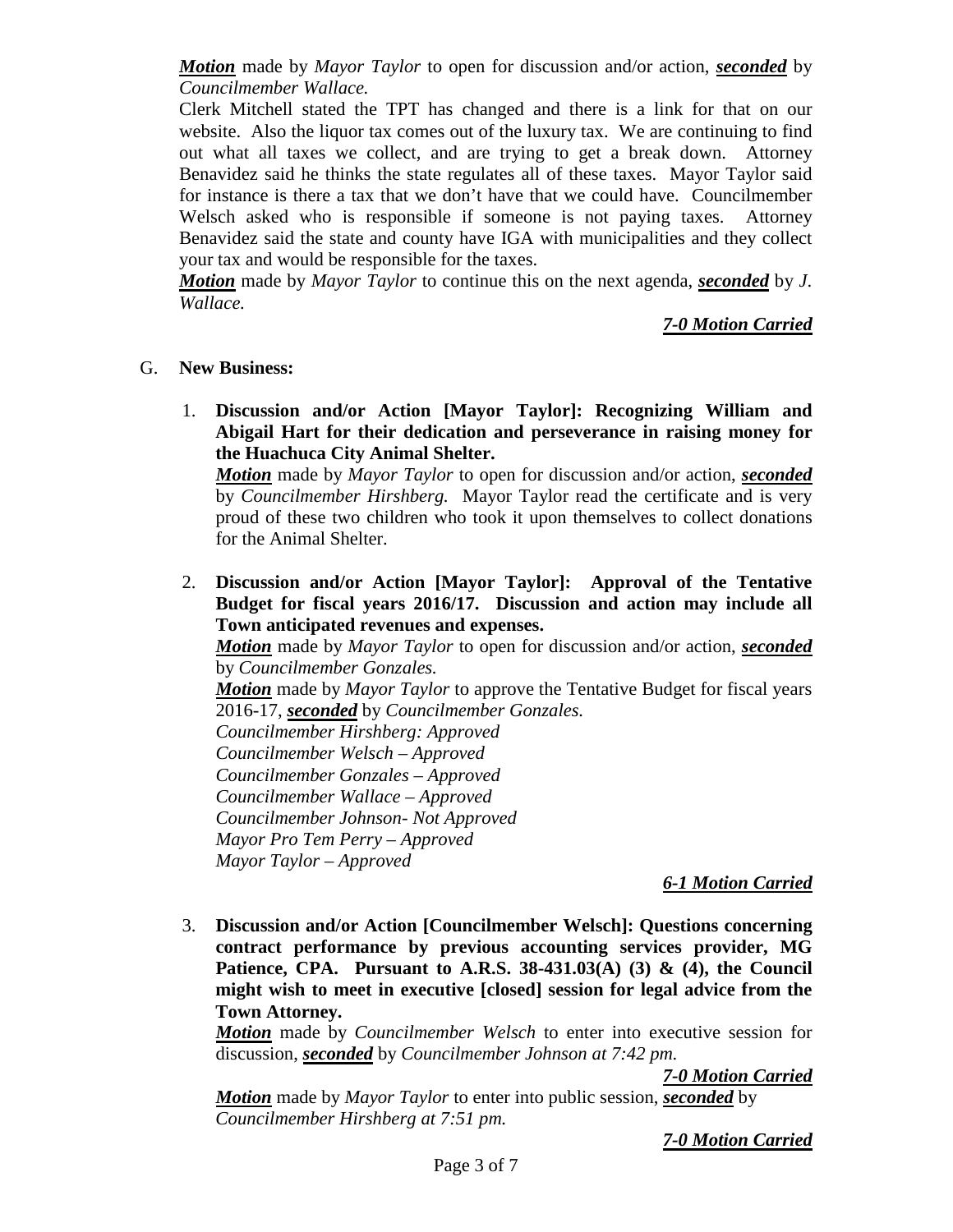*Motion* made by *Mayor Taylor* to have the attorney clarifies the matter, *seconded* by *Councilmember Wallace.* Attorney Benavidez stated there is no substantial evidence of any wrong doing.

*Motion* made by *Councilmember Welsch* to accept the attorney's advice and close the matter, *seconded* by *Mayor Taylor.*

*7-0 Motion Carried*

4. **Discussion and/or Action (Town Clerk/Administrator): Accepted into the ACMA and would like to attend the Training held on the 20, 21, 22, 2016.** *Motion* made by *Mayor Taylor* to open for discussion and/or action, *seconded* by *Councilmember Johnson.*

*Motion* made by *Mayor Taylor* to approve Mrs. Mitchell's acceptance into the ACMA and allow her to attend the Training next week, *seconded* by *Councilmember Johnson.*

*7-0 Motion Carried*

## *RESOLUTION 2016-16*

5. **Discussion and/or Action [Mayor Taylor]: Resolution 2016-16, A RESOLUTION OF THE MAYOR AND COUNCIL OF THE TOWN OF HUACHUCA CITY, ARIZONA, AUTHORIZING THE TOWN TO ENTER INTO A MODIFICATION OF ITS INTERGOVERNMENTAL AGREEMENT WITH THE ARIZONA DEPARTMENT OF REVENUE FOR ADMINISTRATION AND COLLECTION OF THE TOWN'S SALES [TRANSACTION PRIVILEGE AND EXCISE] TAXES.**

*Motion* made by *Mayor Taylor* to open for discussion and/or action, *seconded* by *Councilmember Johnson.*

Mayor Taylor said this is an agreement that we update with the state from time to time.

*Motion* made by *Mayor Taylor* to adopt the Resolution 2016-16, *seconded* by *Councilmember Wallace.*

*7-0 Motion Carried*

The Council took a break from 8:13 to 8:24 pm.

6. **Discussion and/or Action [Mayor Taylor]: On the acquisition of a fire truck. This might include discussion and action concerning the means of acquiring the truck, such as purchase, lease,** *etc***., as well as the methods of payment/financing.**

*Motion* made by *Mayor Taylor* to open for discussion and/or action, *seconded* by *Councilmember Hirshberg.*

Chief Allmon spoke with the council about purchasing a Fire Truck. Chief Allmon explained that this truck this would help with the ISO. With this truck we could get on the State Contract. Fire Chief Allmon said it will take 180 days for build time. We would get it about Mayor of 2017. I have saved money on the budget for the down payment and the financing would be anywhere from 6 to 12 years.

*Motion* made by *Mayor Taylor* to allow the Fire Chief to enter into contract for a new truck, *seconded* by *Councilmember Johnson.*

*7-0 Motion Carried*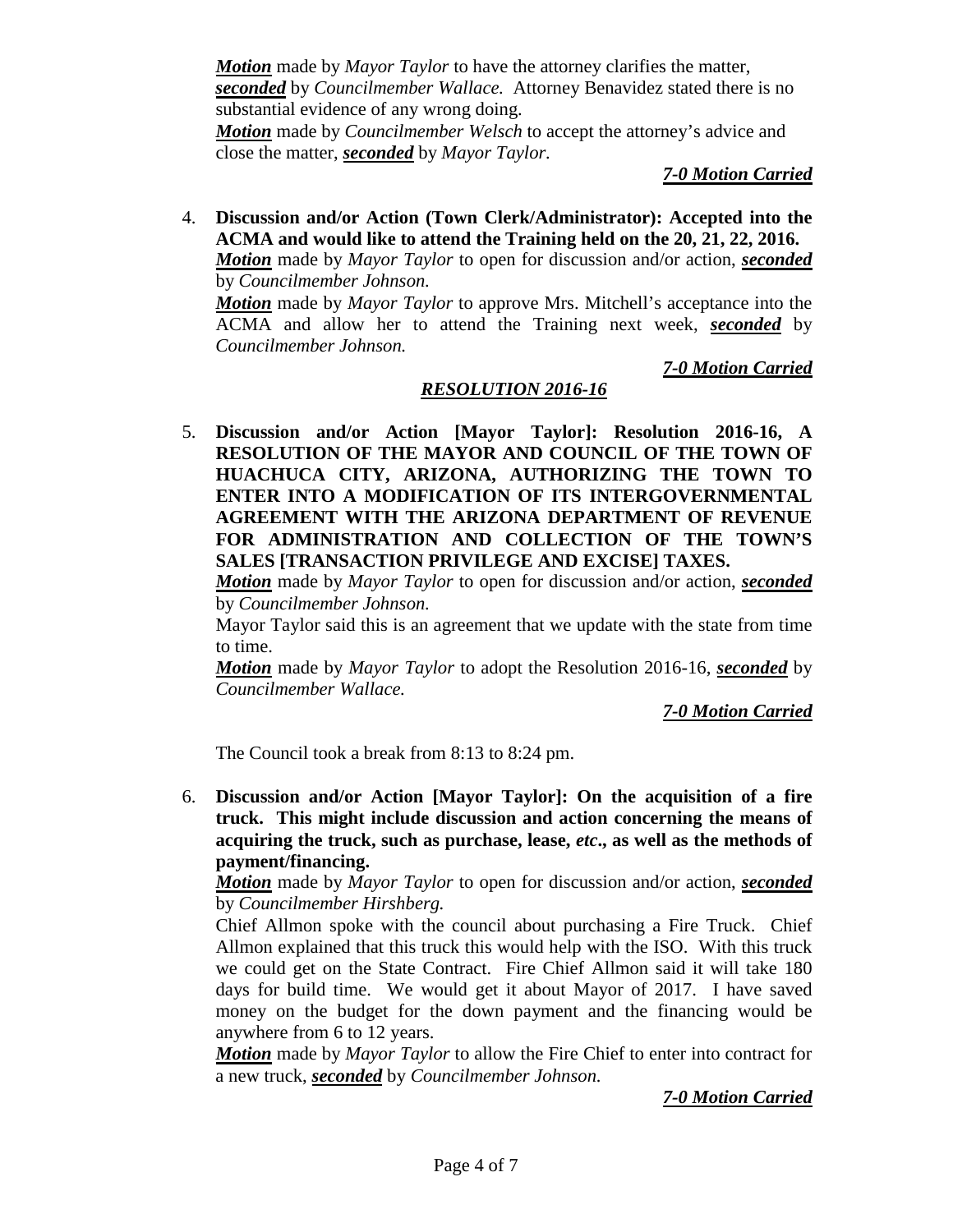7. **Discussion and / or Action (Mayor Taylor): Dismissing rumors: including, but not limited to, merger or disbanding of our policing services AND merger or disbanding of our fire and emergency services. To make clear that changes to anything specifically addressed in the Town's codified ordinances MUST first be addressed by the Council.**

*Motion* made by *Mayor Taylor* to open for discussion and/or action, *seconded* by *Councilmember Johnson.* 

Mayor Taylor said he would like to squash these rumors going around. One is about the fire department leaving this is not true. We are walking on things but nothing behind the scenes. Councilmember Johnson said she gets asked a lot of questions. There is a lot of talk that is just rumors and people seem to like them. Councilmember Johnson said that Chief Thies is in Whetstone every morning; well he is taking classes through the internet and working out. People are asking me why he is out there, that is why. Mayor Taylor said to the public if you have question please ask us.

8. **Discussion and / or Action (Town Attorney): Clarification statement of the Town's first and foremost position to adhere to Arizona State law concerning placement of political / campaign signs.**

*Motion* made by *Mayor Taylor* to open for discussion and/or action, *seconded* by *Councilmember Johnson.* Attorney Benavidez explained some of the federal and state laws that came down. These do not include private property; it is 60 days prior to the election.

9. **Discussion and / or Action (Town Attorney): Executive Session, pursuant to A.R.S. 38-431.03 (A)(3) & (4), for legal advice from the Town's attorney regarding handling complaints, past, present and future, brought against the Town, and to address the status of any open complaints, and how the Council should address concerns. Recent complaints are an open meeting**  law concern arising from the Council's June 9<sup>th</sup> meeting, and Mr. Richard **Miller's complaints about the Police Department and most Town officials. It is possible that the Council will provide direction to its attorney on this agenda item.**

*Motion* made by *Mayor Taylor* to open for discussion and/or action, *seconded* by *Councilmember Johnson.*

*7-0 Motion Carried*

*Motion* made by *Mayor Taylor* to enter executive session, *seconded* by *Councilmember Wallace at 8:41 pm.*

*7-0 Motion Carried*

*Motion* made by *Mayor Taylor* to enter back into regular session, *seconded* by *Councilmember Hirshberg 9:04 pm.*

*7-0 Motion Carried*

# *ORDINANCE 2016-19*

10. **Discussion and/or Action [Building Inspector]:** *Ordinance read by Title Only:* **First Reading of Ordinance No. 2016-19, AN ORDINANCE OF THE MAYOR AND TOWN COUNCIL OF THE TOWN OF HUACHUCA CITY AMENDING THE TOWN CODE, BY DELETING TITLE 12, "TRAILERS AND MOBILE HOMES," IN ITS ENTIRETY, AND BY ADDING NEW CHAPTER 5.30 "LICENSE FOR MANUFACTURED HOME PARKS AND RECREATIONAL VEHICLE**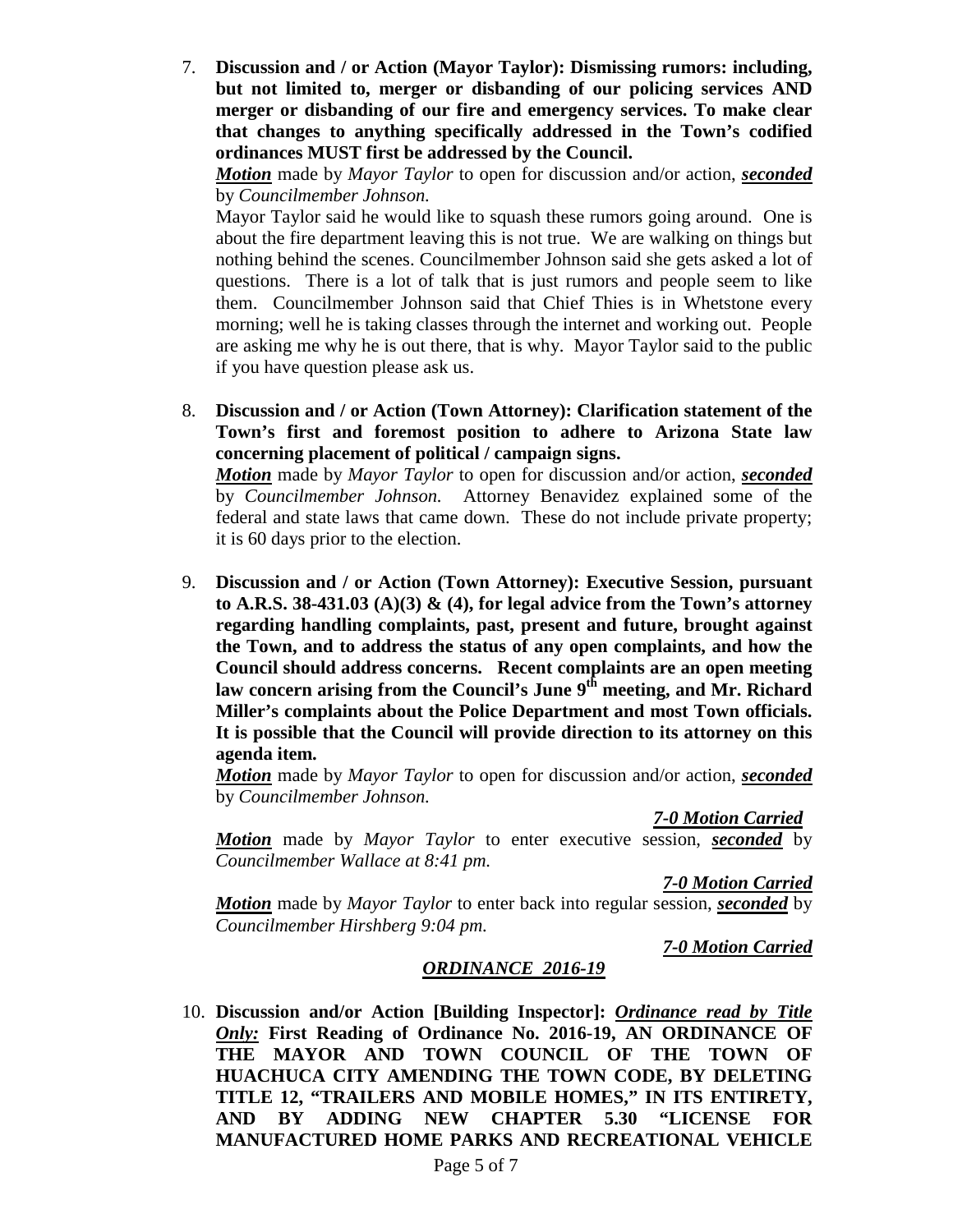**PARKS" TO TITLE 5 "BUSINESS LICENSES AND REGULATIONS," CONCERNING LICENSING REQUIREMENTS FOR MANUFACTURED HOME AND RECREATIONAL VEHICLE PARKS.** *Motion* made by *Mayor Taylor* to open for discussion and/or action, *seconded* by *Councilmember Wallace.*

#### H. **Payment Approval Report in the amount of \$74,956.71**

*Motion* made by *Mayor Taylor* to open for discussion and/or action, *seconded* by *Councilmember Johnson.*

*Motion* made by *Mayor Taylor* to approve the payment of \$74,956.71, *seconded* by *Councilmember Hirshberg.*

*7-0 Motion Carried*

- I. **Call to the Public: [3 min. limit] ARS38-431-01 Public body may make an open call to the public during a public meeting, subject to reasonable time, place and manner restrictions, to allow individuals to address the public body on any issue within the jurisdiction of the public body. At the conclusion of an open call to the public, individual members of the public body may respond to criticism made by those who have addressed the public body, may ask staff to review a matter or may ask that a matter be put on a future agenda. However, members of the public body shall not discuss or take legal action on matters raised during an open call to the public unless the matters are properly noticed for discussion and legal action.** *None*
- J. **Discussion and/or Action [Town Clerk]: Items to be placed on the next agenda.**
	- 1. Discussion and/or Action [Mayor Taylor]: Dump for free during a month for town clean up.
	- 2. Discussion and/or Action [Mayor Taylor]: Town's future concerns regarding Camp Naco.

## K. **Adjournment:**

*Motion* made by *Mayor Taylor* to adjourn, *seconded* by *Councilmember Johnson Adjourned at p.m.* 

## *7-0 motion Carried*

Approved by Mayor Taylor on July 28, 2016

Mayor, Kenneth Taylor

Attest:

Town Clerk Tammy J. Mitchell, MMC

Seal: